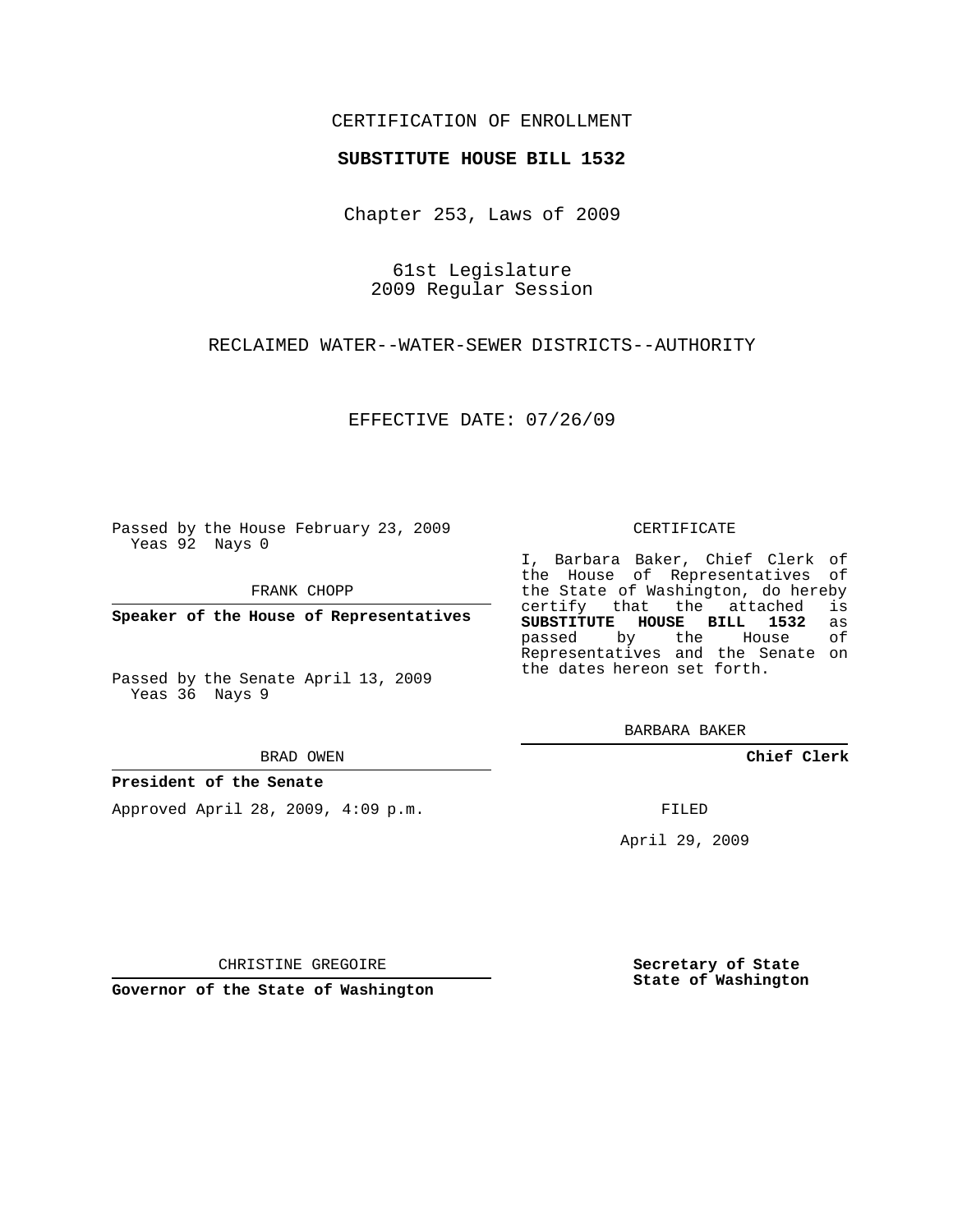# **SUBSTITUTE HOUSE BILL 1532** \_\_\_\_\_\_\_\_\_\_\_\_\_\_\_\_\_\_\_\_\_\_\_\_\_\_\_\_\_\_\_\_\_\_\_\_\_\_\_\_\_\_\_\_\_

\_\_\_\_\_\_\_\_\_\_\_\_\_\_\_\_\_\_\_\_\_\_\_\_\_\_\_\_\_\_\_\_\_\_\_\_\_\_\_\_\_\_\_\_\_

Passed Legislature - 2009 Regular Session

# **State of Washington 61st Legislature 2009 Regular Session**

**By** House Local Government & Housing (originally sponsored by Representatives Rolfes, Chandler, Seaquist, Johnson, Upthegrove, Blake, and Miloscia)

READ FIRST TIME 02/17/09.

 AN ACT Relating to authorizing water-sewer districts to construct, condemn and purchase, add to, maintain, and operate systems for reclaimed water; and amending RCW 57.08.005, 57.08.044, 57.08.047, and 57.16.010.

5 BE IT ENACTED BY THE LEGISLATURE OF THE STATE OF WASHINGTON:

 6 **Sec. 1.** RCW 57.08.005 and 2007 c 31 s 8 are each amended to read 7 as follows:

8 A district shall have the following powers:

 (1) To acquire by purchase or condemnation, or both, all lands, property and property rights, and all water and water rights, both within and without the district, necessary for its purposes. The right of eminent domain shall be exercised in the same manner and by the same procedure as provided for cities and towns, insofar as consistent with this title, except that all assessment or reassessment rolls to be prepared and filed by eminent domain commissioners or commissioners appointed by the court shall be prepared and filed by the district, and the duties devolving upon the city treasurer are imposed upon the 18 county treasurer;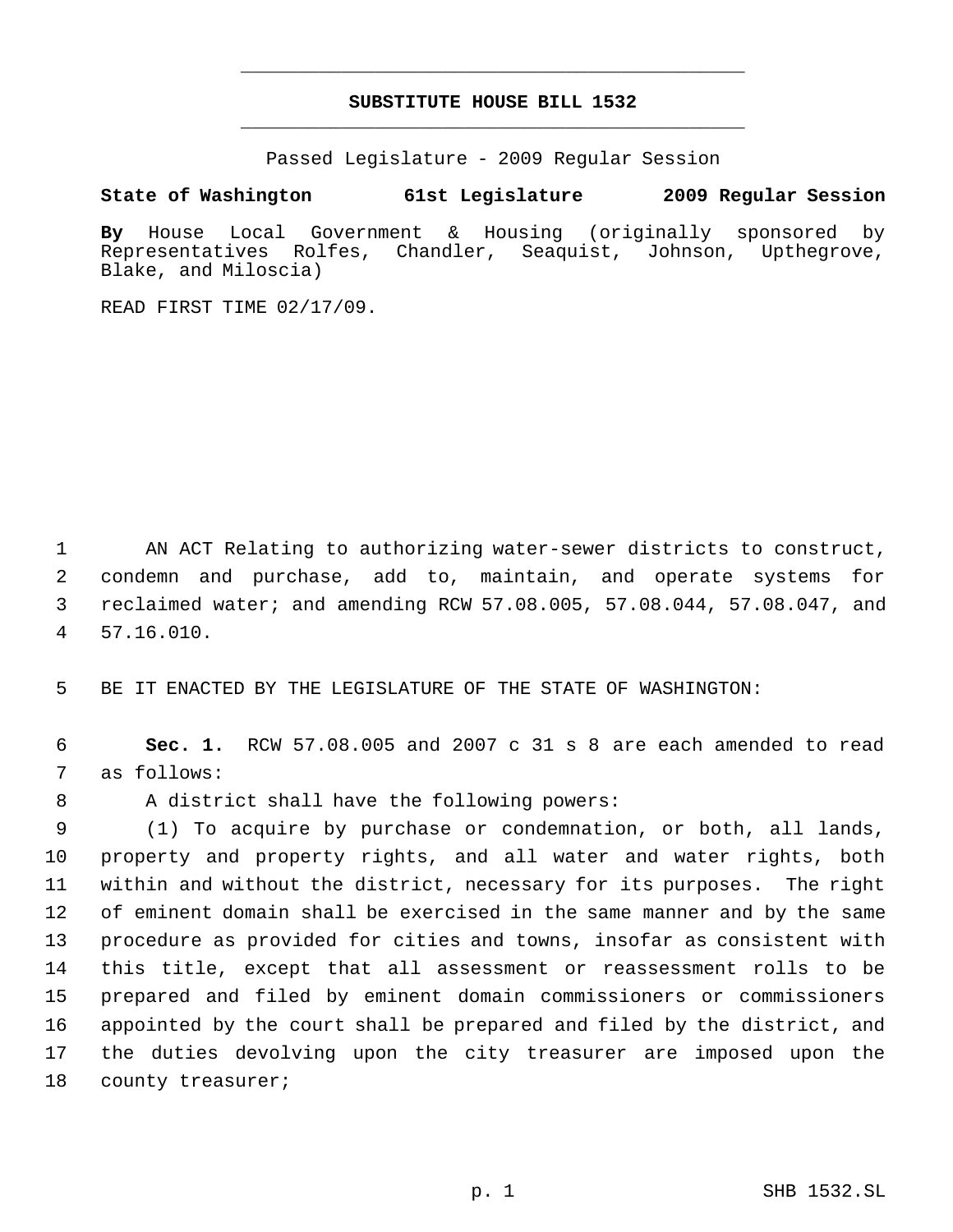(2) To lease real or personal property necessary for its purposes for a term of years for which that leased property may reasonably be needed;

 (3) To construct, condemn and purchase, add to, maintain, and supply waterworks to furnish the district and inhabitants thereof and any other persons, both within and without the district, with an ample supply of water for all uses and purposes public and private with full authority to regulate and control the use, content, distribution, and price thereof in such a manner as is not in conflict with general law and may construct, acquire, or own buildings and other necessary district facilities. Where a customer connected to the district's system uses the water on an intermittent or transient basis, a district may charge for providing water service to such a customer, regardless of the amount of water, if any, used by the customer. District waterworks may include facilities which result in combined water supply and electric generation, if the electricity generated thereby is a byproduct of the water supply system. That electricity may be used by the district or sold to any entity authorized by law to use or distribute electricity. Electricity is deemed a byproduct when the electrical generation is subordinate to the primary purpose of water supply. For such purposes, a district may take, condemn and purchase, acquire, and retain water from any public or navigable lake, river or watercourse, or any underflowing water, and by means of aqueducts or pipeline conduct the same throughout the district and any city or town therein and carry it along and upon public highways, roads, and streets, within and without such district. For the purpose of constructing or laying aqueducts or pipelines, dams, or waterworks or other necessary structures in storing and retaining water or for any other lawful purpose such district may occupy the beds and shores up to the high water mark of any such lake, river, or other watercourse, and may acquire by purchase or condemnation such property or property rights or privileges as may be necessary to protect its water supply from pollution. For the purposes of waterworks which include facilities for the generation of electricity as a byproduct, nothing in this section may be construed to authorize a district to condemn electric generating, transmission, or distribution rights or facilities of entities authorized by law to distribute electricity, or to acquire such rights or facilities without the consent of the owner;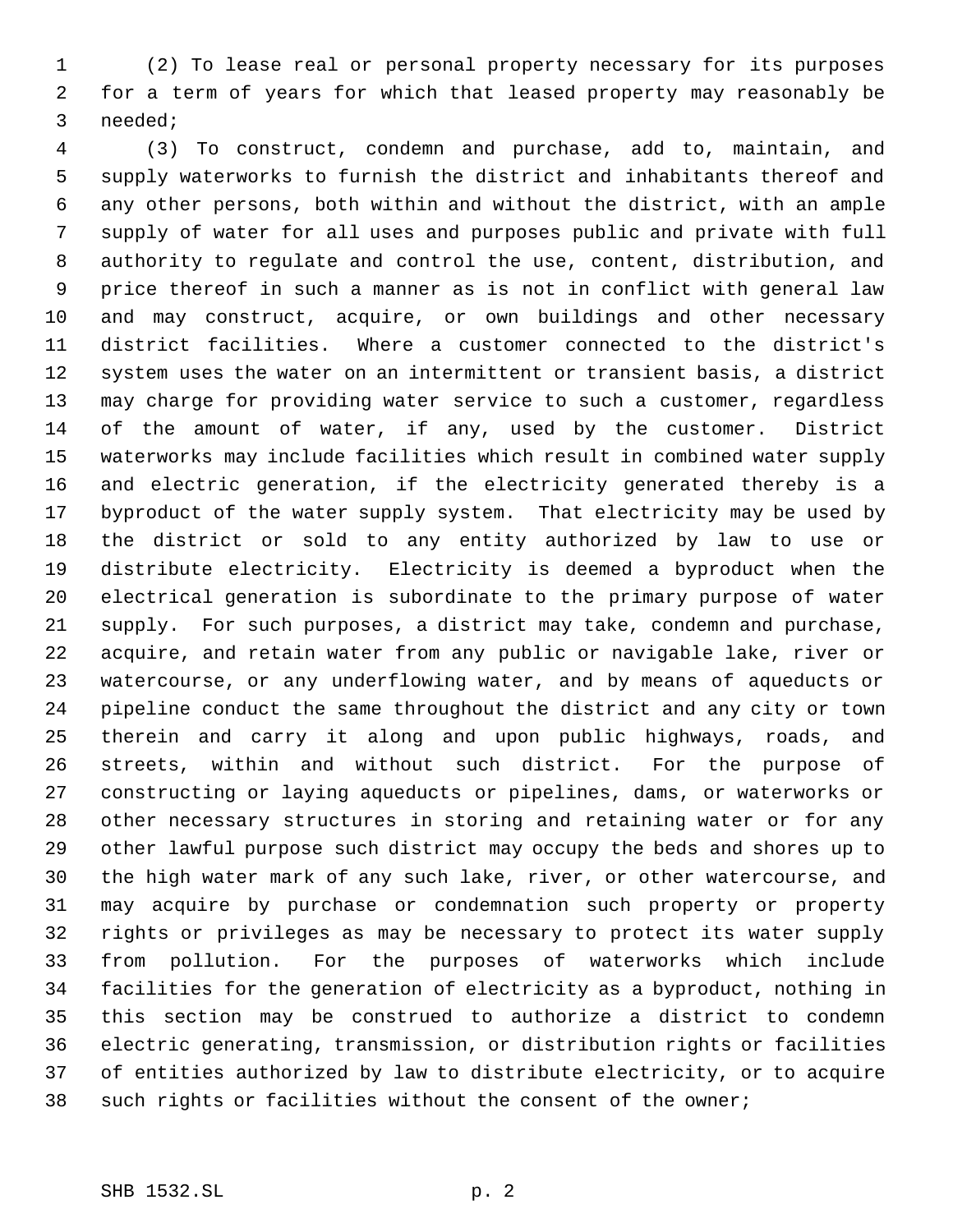(4) To purchase and take water from any municipal corporation, private person, or entity. A district contiguous to Canada may contract with a Canadian corporation for the purchase of water and for the construction, purchase, maintenance, and supply of waterworks to furnish the district and inhabitants thereof and residents of Canada with an ample supply of water under the terms approved by the board of commissioners;

 (5) To construct, condemn and purchase, add to, maintain, and operate systems of sewers for the purpose of furnishing the district, the inhabitants thereof, and persons outside the district with an adequate system of sewers for all uses and purposes, public and private, including but not limited to on-site sewage disposal facilities, approved septic tanks or approved septic tank systems, on- site sanitary sewerage systems, inspection services and maintenance services for private and public on-site systems, point and nonpoint water pollution monitoring programs that are directly related to the sewerage facilities and programs operated by a district, other facilities, programs, and systems for the collection, interception, treatment, and disposal of wastewater, and for the control of pollution from wastewater with full authority to regulate the use and operation thereof and the service rates to be charged. Under this chapter, after July 1, 1998, any requirements for pumping the septic tank of an on- site sewage system should be based, among other things, on actual measurement of accumulation of sludge and scum by a trained inspector, trained owner's agent, or trained owner. Training must occur in a program approved by the state board of health or by a local health officer. Sewage facilities may include facilities which result in combined sewage disposal or treatment and electric or methane gas generation, except that the electricity or methane gas generated thereby is a byproduct of the system of sewers. Such electricity or methane gas may be used by the district or sold to any entity authorized by law to distribute electricity or methane gas. Electricity and methane gas are deemed byproducts when the electrical or methane gas generation is subordinate to the primary purpose of sewage disposal or treatment. The district may also sell surplus methane gas, which may be produced as a byproduct. For such purposes a district may conduct sewage throughout the district and throughout other political subdivisions within the district, and construct and lay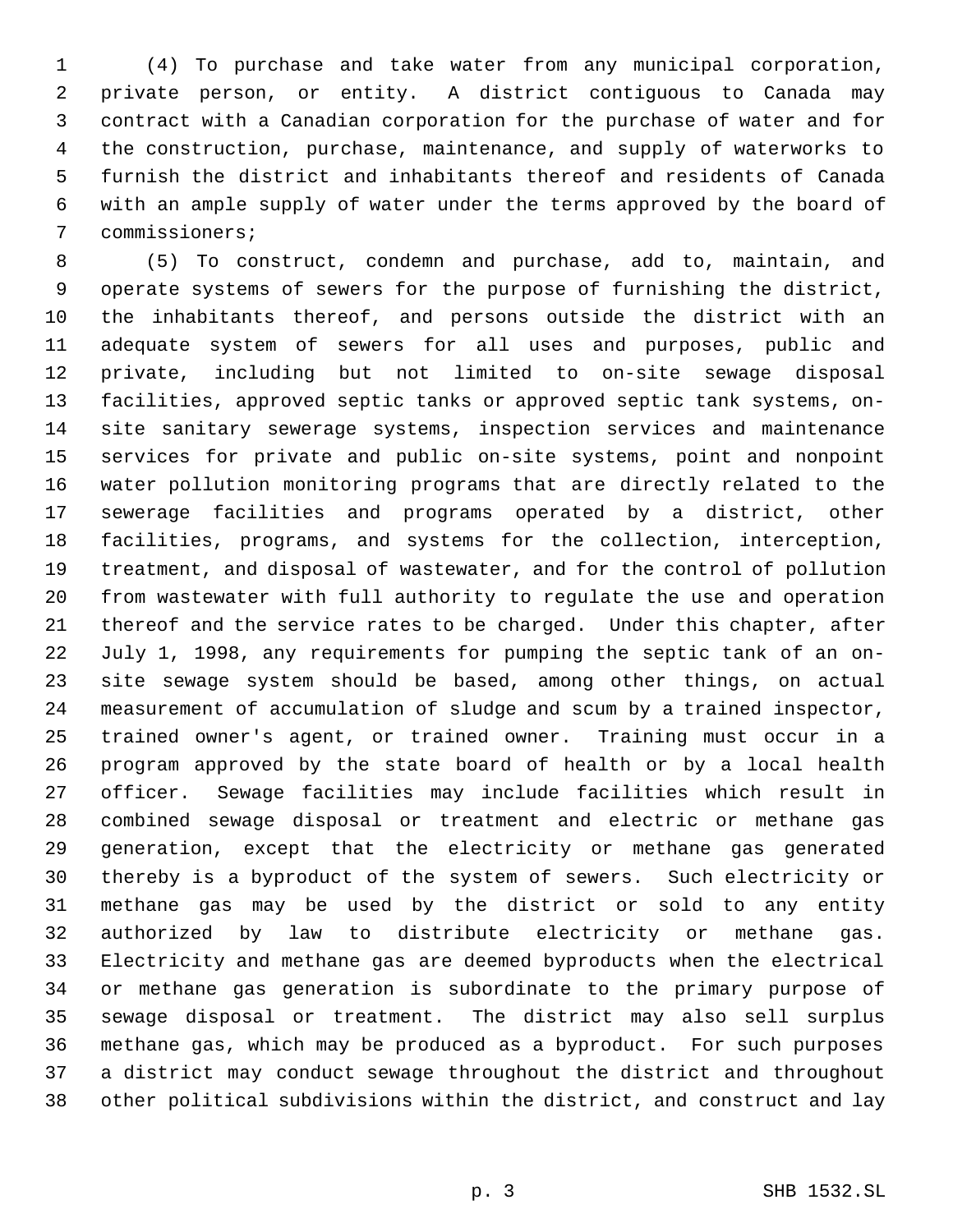sewer pipe along and upon public highways, roads, and streets, within and without the district, and condemn and purchase or acquire land and rights-of-way necessary for such sewer pipe. A district may erect sewage treatment plants within or without the district, and may acquire, by purchase or condemnation, properties or privileges necessary to be had to protect any lakes, rivers, or watercourses and also other areas of land from pollution from its sewers or its sewage treatment plant. For the purposes of sewage facilities which include facilities that result in combined sewage disposal or treatment and electric generation where the electric generation is a byproduct, nothing in this section may be construed to authorize a district to condemn electric generating, transmission, or distribution rights or facilities of entities authorized by law to distribute electricity, or 14 to acquire such rights or facilities without the consent of the owners; (6) The authority to construct, condemn and purchase, add to, 16 maintain, and operate systems of reclaimed water as authorized by 17 chapter 90.46 RCW for the purpose of furnishing the district and the 18 inhabitants thereof with reclaimed water for all authorized uses and 19 purposes, public and private, including with full authority to regulate 20 the use and operation thereof and the service rates to be charged. In compliance with other sections of this chapter, a district may also

 $(7)(a)$  To construct, condemn and purchase, add to, maintain, and operate systems of drainage for the benefit and use of the district, the inhabitants thereof, and persons outside the district with an adequate system of drainage, including but not limited to facilities and systems for the collection, interception, treatment, and disposal of storm or surface waters, and for the protection, preservation, and rehabilitation of surface and underground waters, and drainage facilities for public highways, streets, and roads, with full authority to regulate the use and operation thereof and, except as provided in (b) of this subsection, the service rates to be charged.

22 provide reclaimed water services to persons outside the district;

 (b) The rate a district may charge under this section for storm or surface water sewer systems or the portion of the rate allocable to the storm or surface water sewer system of combined sanitary sewage and storm or surface water sewer systems shall be reduced by a minimum of ten percent for any new or remodeled commercial building that utilizes a permissive rainwater harvesting system. Rainwater harvesting systems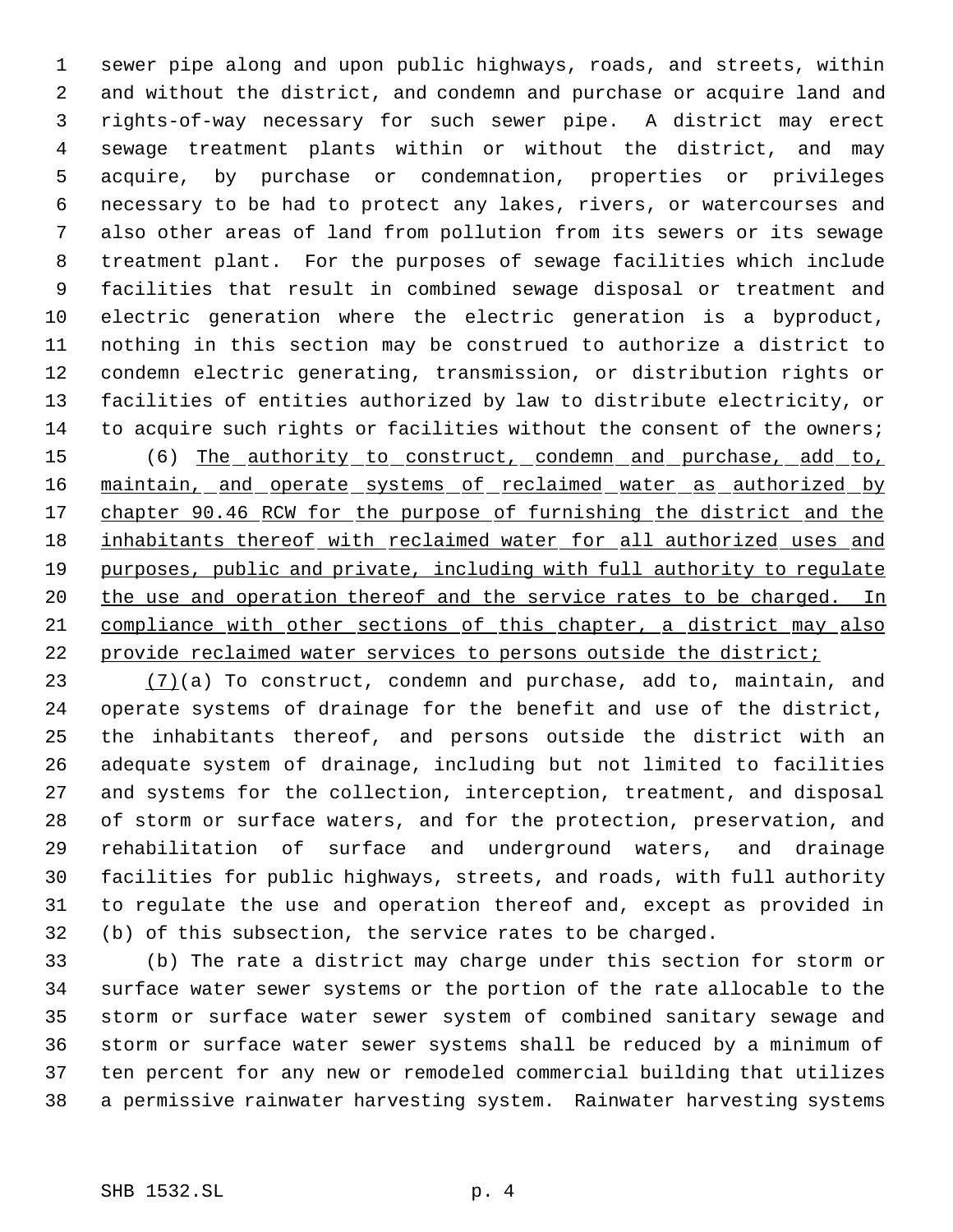shall be properly sized to utilize the available roof surface of the building. The jurisdiction shall consider rate reductions in excess of ten percent dependent upon the amount of rainwater harvested.

 (c) Drainage facilities may include natural systems. Drainage facilities may include facilities which result in combined drainage facilities and electric generation, except that the electricity generated thereby is a byproduct of the drainage system. Such electricity may be used by the district or sold to any entity authorized by law to distribute electricity. Electricity is deemed a byproduct when the electrical generation is subordinate to the primary purpose of drainage collection, disposal, and treatment. For such purposes, a district may conduct storm or surface water throughout the district and throughout other political subdivisions within the district, construct and lay drainage pipe and culverts along and upon public highways, roads, and streets, within and without the district, and condemn and purchase or acquire land and rights-of-way necessary for such drainage systems. A district may provide or erect facilities and improvements for the treatment and disposal of storm or surface water within or without the district, and may acquire, by purchase or condemnation, properties or privileges necessary to be had to protect any lakes, rivers, or watercourses and also other areas of land from pollution from storm or surface waters. For the purposes of drainage facilities which include facilities that also generate electricity as a byproduct, nothing in this section may be construed to authorize a district to condemn electric generating, transmission, or distribution rights or facilities of entities authorized by law to distribute electricity, or to acquire such rights or facilities without the consent of the owners;

29 ( $(47)$ ) (8) To construct, condemn, acquire, and own buildings and other necessary district facilities;

 $((\{8\})$  (9) To compel all property owners within the district located within an area served by the district's system of sewers to connect their private drain and sewer systems with the district's system under such penalty as the commissioners shall prescribe by resolution. The district may for such purpose enter upon private property and connect the private drains or sewers with the district system and the cost thereof shall be charged against the property owner and shall be a lien upon property served;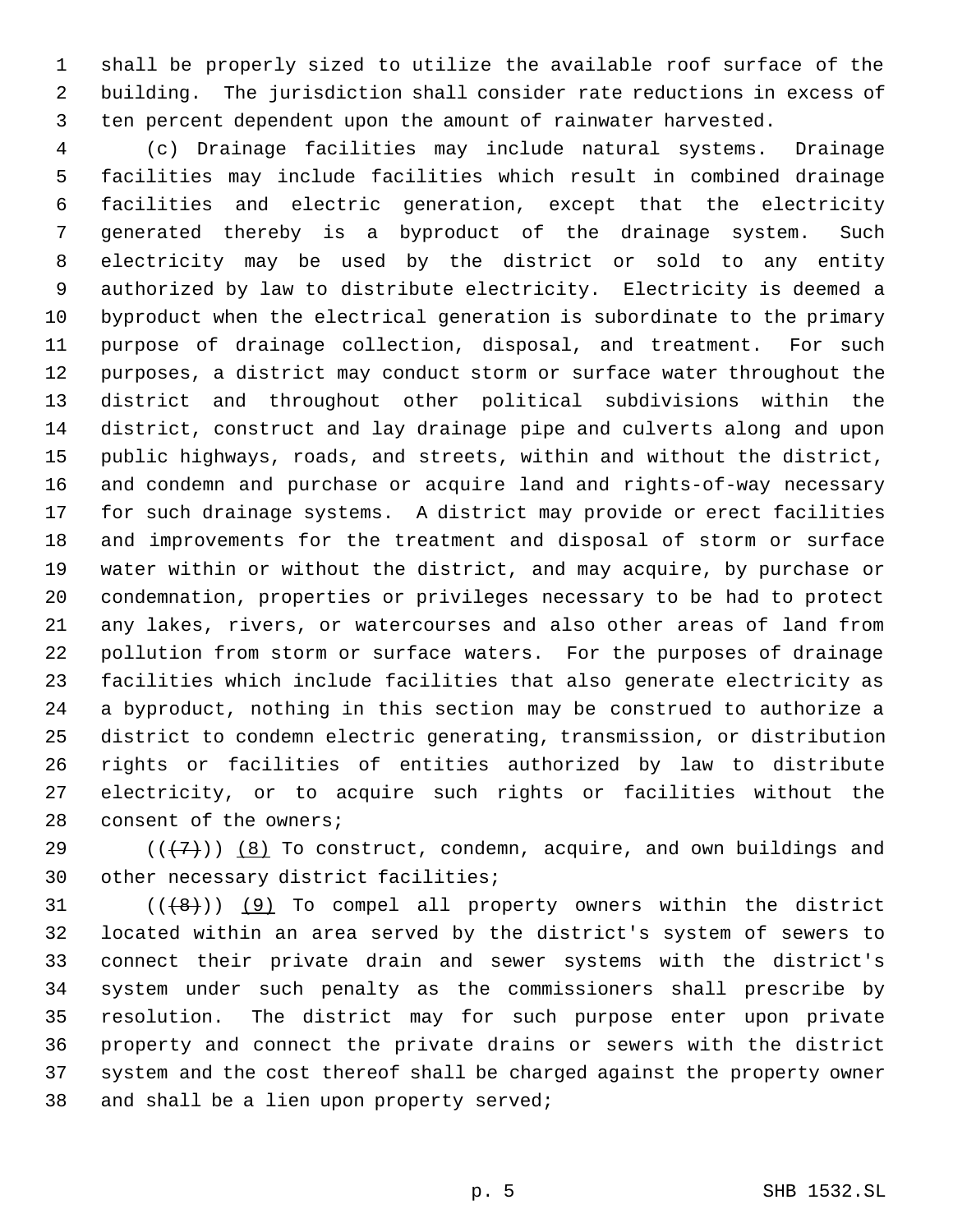(( $(9+)$ )) (10) Where a district contains within its borders, abuts, or is located adjacent to any lake, stream, groundwater as defined by RCW 90.44.035, or other waterway within the state of Washington, to provide for the reduction, minimization, or elimination of pollutants from those waters in accordance with the district's comprehensive plan, and to issue general obligation bonds, revenue bonds, local improvement district bonds, or utility local improvement bonds for the purpose of paying all or any part of the cost of reducing, minimizing, or eliminating the pollutants from these waters;

 $((+10))$   $(11)$  Subject to subsection  $((+6))$   $(7)$  of this section, to 11 fix rates and charges for water, sewer, reclaimed water, and drain service supplied and to charge property owners seeking to connect to the district's systems, as a condition to granting the right to so connect, in addition to the cost of the connection, such reasonable connection charge as the board of commissioners shall determine to be proper in order that those property owners shall bear their equitable share of the cost of the system. For the purposes of calculating a connection charge, the board of commissioners shall determine the pro rata share of the cost of existing facilities and facilities planned for construction within the next ten years and contained in an adopted comprehensive plan and other costs borne by the district which are directly attributable to the improvements required by property owners seeking to connect to the system. The cost of existing facilities shall not include those portions of the system which have been donated or which have been paid for by grants. The connection charge may include interest charges applied from the date of construction of the system until the connection, or for a period not to exceed ten years, whichever is shorter, at a rate commensurate with the rate of interest applicable to the district at the time of construction or major rehabilitation of the system, or at the time of installation of the lines to which the property owner is seeking to connect. In lieu of requiring the installation of permanent local facilities not planned for construction by the district, a district may permit connection to the water and/or sewer systems through temporary facilities installed at the property owner's expense, provided the property owner pays a connection charge consistent with the provisions of this chapter and agrees, in the future, to connect to permanent facilities when they are installed; or a district may permit connection to the water and/or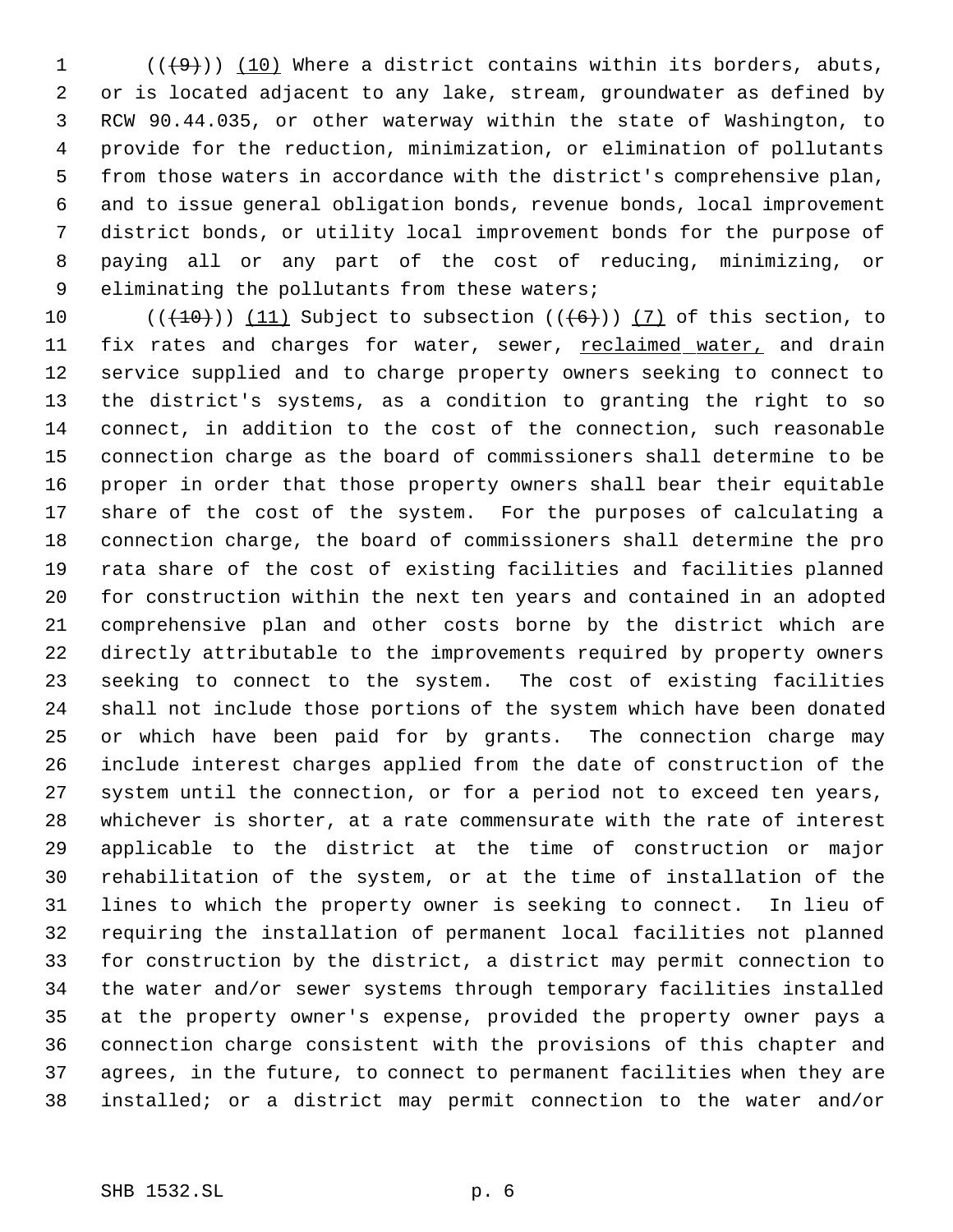sewer systems through temporary facilities and collect from property owners so connecting a proportionate share of the estimated cost of future local facilities needed to serve the property, as determined by the district. The amount collected, including interest at a rate commensurate with the rate of interest applicable to the district at the time of construction of the temporary facilities, shall be held for contribution to the construction of the permanent local facilities by other developers or the district. The amount collected shall be deemed full satisfaction of the proportionate share of the actual cost of construction of the permanent local facilities. If the permanent local facilities are not constructed within fifteen years of the date of payment, the amount collected, including any accrued interest, shall be returned to the property owner, according to the records of the county auditor on the date of return. If the amount collected is returned to the property owner, and permanent local facilities capable of serving the property are constructed thereafter, the property owner at the time of construction of such permanent local facilities shall pay a proportionate share of the cost of such permanent local facilities, in addition to reasonable connection charges and other charges authorized by this section. A district may permit payment of the cost of connection and the reasonable connection charge to be paid with interest in installments over a period not exceeding fifteen years. The county treasurer may charge and collect a fee of three dollars for each year for the treasurer's services. Those fees shall be a charge to be included as part of each annual installment, and shall be credited to the county current expense fund by the county treasurer. Revenues from connection charges excluding permit fees are to be considered payments in aid of construction as defined by department of revenue rule. Rates or charges for on-site inspection and maintenance services may not be imposed under this chapter on the development, construction, or reconstruction of property.

 Before adopting on-site inspection and maintenance utility services, or incorporating residences into an on-site inspection and maintenance or sewer utility under this chapter, notification must be provided, prior to the applicable public hearing, to all residences within the proposed service area that have on-site systems permitted by the local health officer. The notice must clearly state that the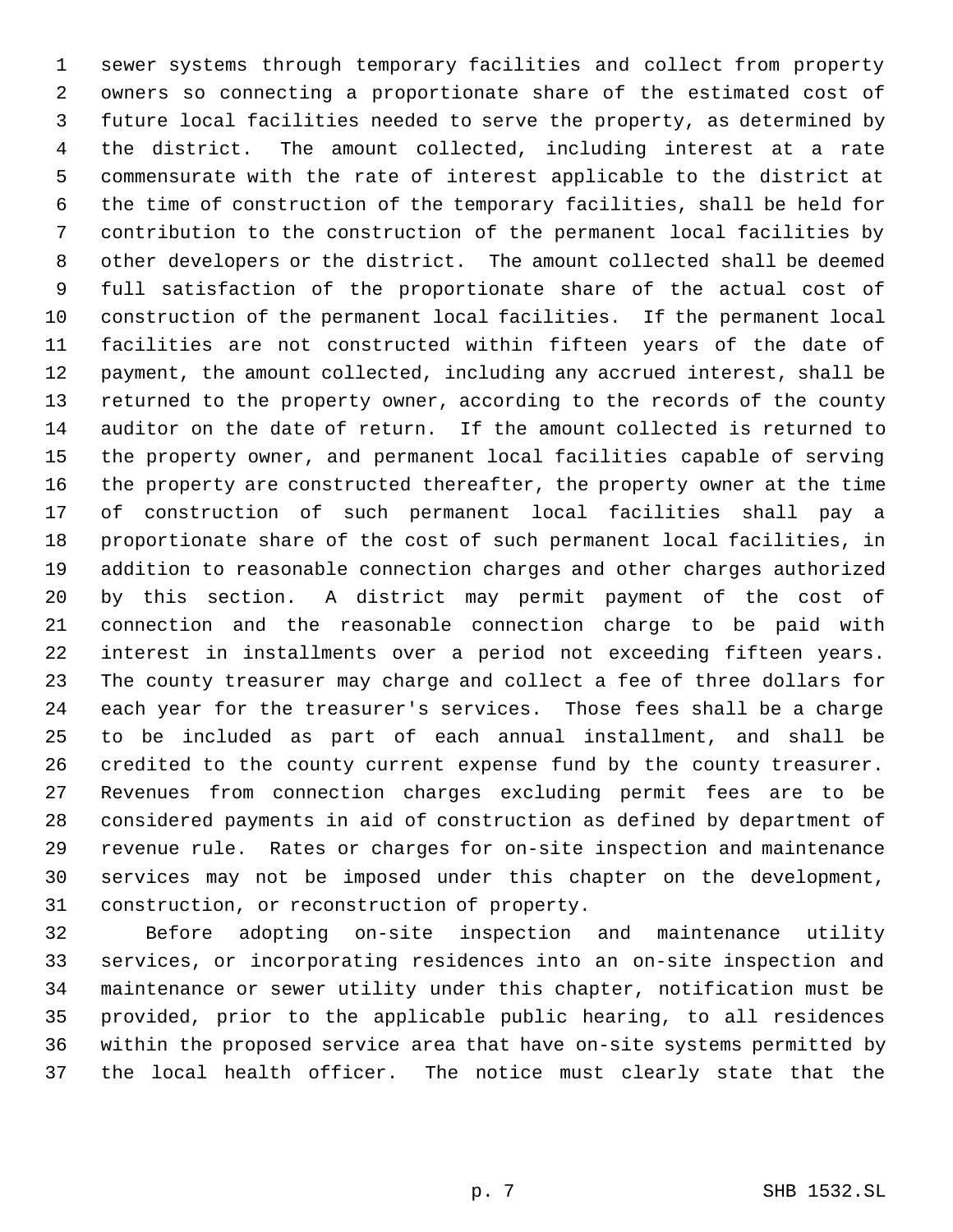residence is within the proposed service area and must provide information on estimated rates or charges that may be imposed for the service.

 A water-sewer district shall not provide on-site sewage system inspection, pumping services, or other maintenance or repair services under this section using water-sewer district employees unless the on- site system is connected by a publicly owned collection system to the water-sewer district's sewerage system, and the on-site system represents the first step in the sewage disposal process.

 Except as otherwise provided in RCW 90.03.525, any public entity and public property, including the state of Washington and state property, shall be subject to rates and charges for sewer, water, storm water control, drainage, and street lighting facilities to the same extent private persons and private property are subject to those rates and charges that are imposed by districts. In setting those rates and charges, consideration may be made of in-kind services, such as stream 17 improvements or donation of property;

18  $((+11))$   $(12)$  To contract with individuals, associations and corporations, the state of Washington, and the United States;

 $((+12))$   $(13)$  To employ such persons as are needed to carry out the district's purposes and fix salaries and any bond requirements for 22 those employees;

23  $((+13))$   $(14)$  To contract for the provision of engineering, legal, and other professional services as in the board of commissioner's discretion is necessary in carrying out their duties;

26  $((+14))$  (15) To sue and be sued;

 ( $(\overline{+15})$ )  $(16)$  To loan and borrow funds and to issue bonds and instruments evidencing indebtedness under chapter 57.20 RCW and other applicable laws;

30  $((+16))$   $(17)$  To transfer funds, real or personal property, property interests, or services subject to RCW 57.08.015;

32  $((+17))$   $(18)$  To levy taxes in accordance with this chapter and chapters 57.04 and 57.20 RCW;

 (( $(18)$ )) (19) To provide for making local improvements and to levy and collect special assessments on property benefitted thereby, and for paying for the same or any portion thereof in accordance with chapter 57.16 RCW;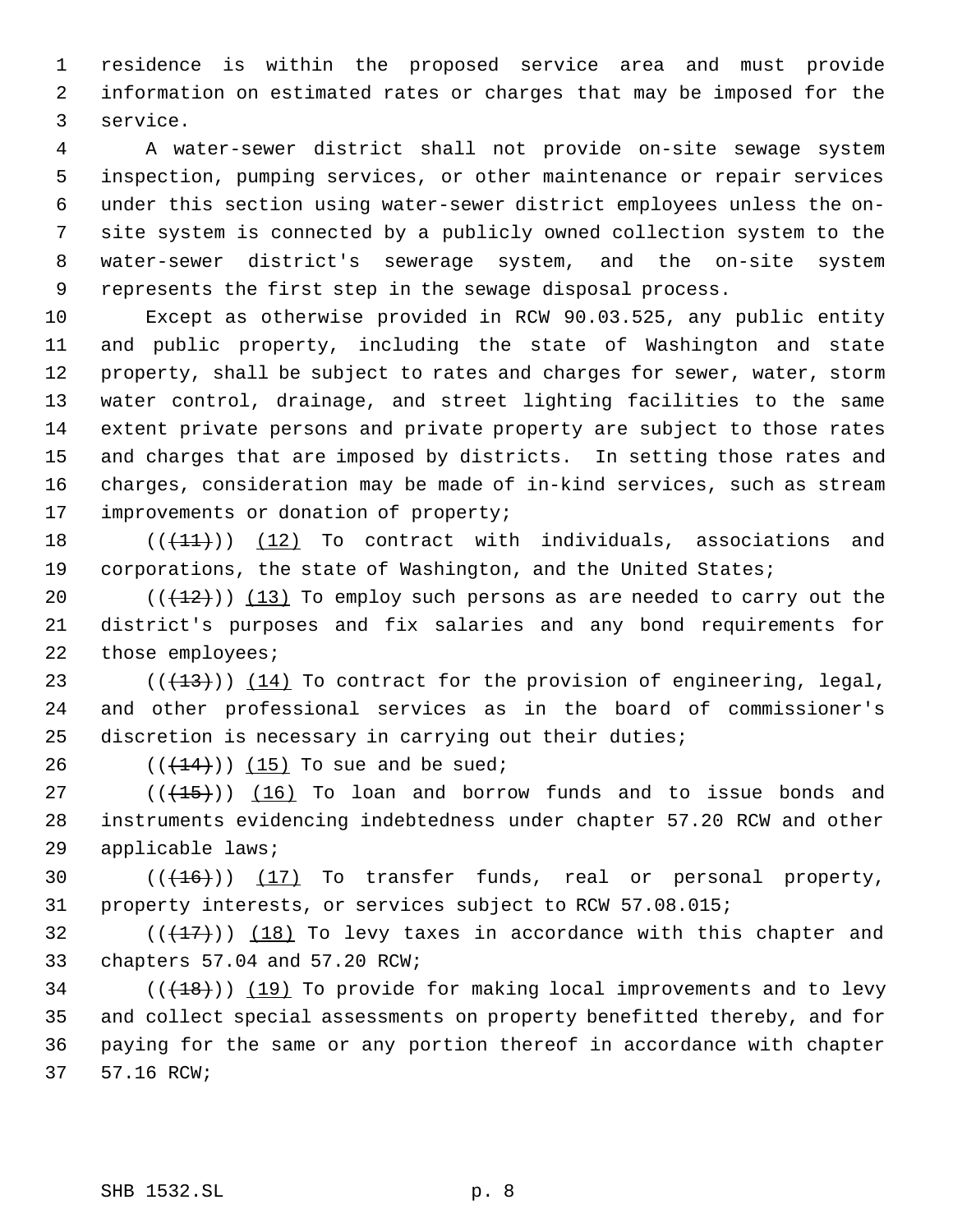1 (( $\left(\frac{(19)}{20}\right)$  (20) To establish street lighting systems under RCW 57.08.060;

 ( $(\frac{120}{1})$   $(21)$  To exercise such other powers as are granted to water-sewer districts by this title or other applicable laws; and

 $((21))$   $(22)$  To exercise any of the powers granted to cities and counties with respect to the acquisition, construction, maintenance, operation of, and fixing rates and charges for waterworks and systems of sewerage and drainage.

 **Sec. 2.** RCW 57.08.044 and 1999 c 153 s 7 are each amended to read as follows:

 A district may enter into contracts with any county, city, town, or any other municipal or quasi-municipal corporation, or with any private person or corporation, for the acquisition, ownership, use, and operation of any property, facilities, or services, within or without the district, and necessary or desirable to carry out the purposes of 16 the district. A district may provide water, reclaimed water, sewer, drainage, or street lighting services to property owners in areas within or without the limits of the district, except that if the area to be served is located within another existing district duly authorized to exercise district powers in that area, then water, 21 reclaimed water, sewer, drainage, or street lighting service may not be so provided by contract or otherwise without the consent by resolution of the board of commissioners of that other district.

 **Sec. 3.** RCW 57.08.047 and 1999 c 153 s 8 are each amended to read as follows:

26 The provision of water, reclaimed water, sewer, or drainage service 27 beyond the boundaries of a special purpose district or city may be subject to potential review by a boundary review board under chapter 36.93 RCW.

 **Sec. 4.** RCW 57.16.010 and 1997 c 447 s 18 are each amended to read as follows:

 Before ordering any improvements or submitting to vote any proposition for incurring any indebtedness, the district commissioners shall adopt a general comprehensive plan for the type or types of facilities the district proposes to provide. A district may prepare a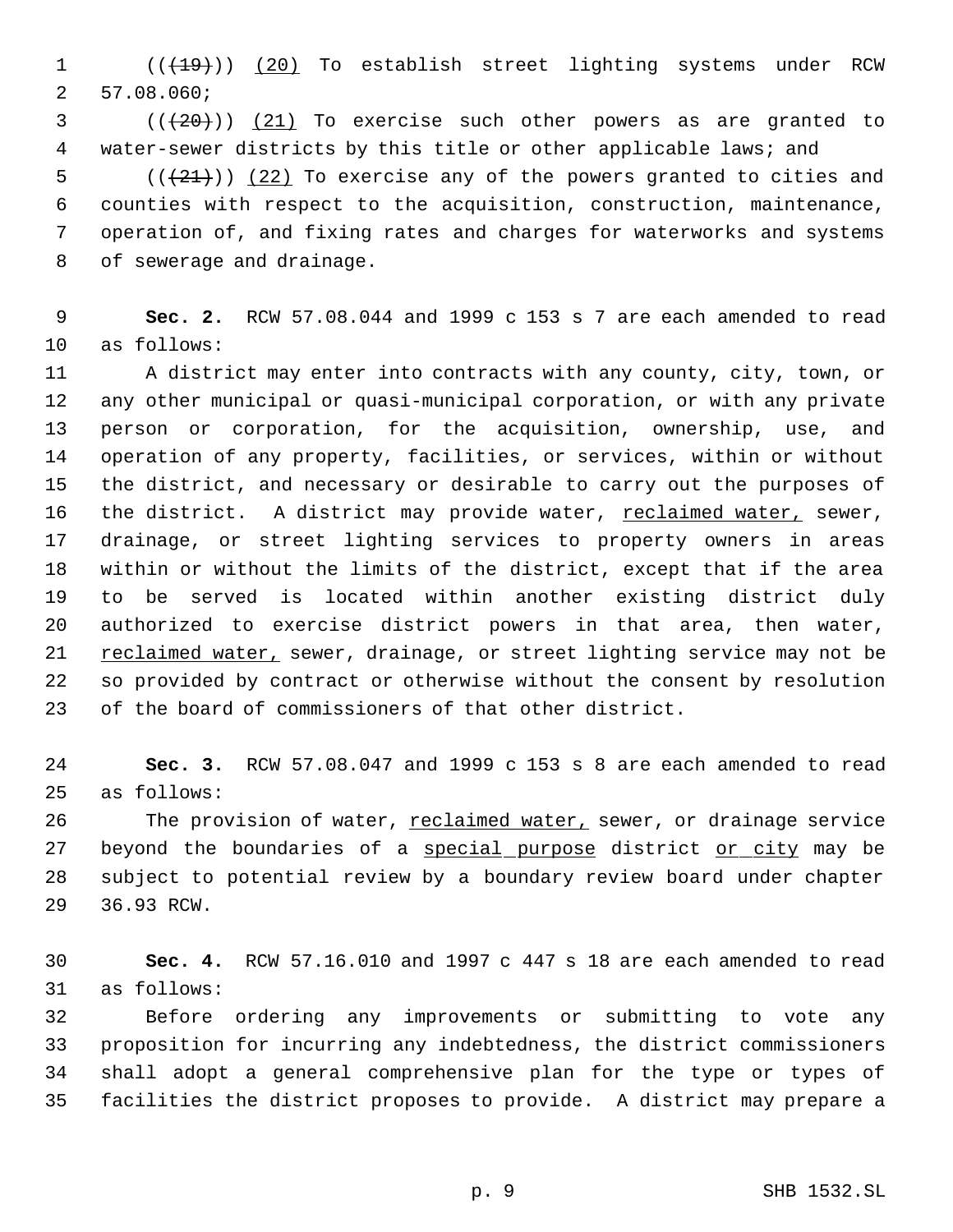separate general comprehensive plan for each of these services and other services that districts are permitted to provide, or the district may combine any or all of its comprehensive plans into a single general comprehensive plan.

 (1) For a general comprehensive plan of a water supply system, the commissioners shall investigate the several portions and sections of the district for the purpose of determining the present and reasonably foreseeable future needs thereof; shall examine and investigate, determine, and select a water supply or water supplies for such district suitable and adequate for present and reasonably foreseeable future needs thereof; and shall consider and determine a general system or plan for acquiring such water supply or water supplies, and the lands, waters, and water rights and easements necessary therefor, and for retaining and storing any such waters, and erecting dams, reservoirs, aqueducts, and pipe lines to convey the same throughout such district. There may be included as part of the system the installation of fire hydrants at suitable places throughout the district. The commissioners shall determine a general comprehensive plan for distributing such water throughout such portion of the district as may then reasonably be served by means of subsidiary aqueducts and pipe lines, and a long-term plan for financing the planned projects and the method of distributing the cost and expense thereof, including the creation of local improvement districts or utility local improvement districts, and shall determine whether the whole or part of the cost and expenses shall be paid from revenue or general obligation bonds.

 (2) For a general comprehensive plan for a sewer system, the commissioners shall investigate all portions and sections of the district and select a general comprehensive plan for a sewer system for the district suitable and adequate for present and reasonably foreseeable future needs thereof. The general comprehensive plan shall provide for treatment plants and other methods and services, if any, for the prevention, control, and reduction of water pollution and for the treatment and disposal of sewage and industrial and other liquid wastes now produced or which may reasonably be expected to be produced within the district and shall, for such portions of the district as may then reasonably be served, provide for the acquisition or construction and installation of laterals, trunk sewers, intercepting sewers,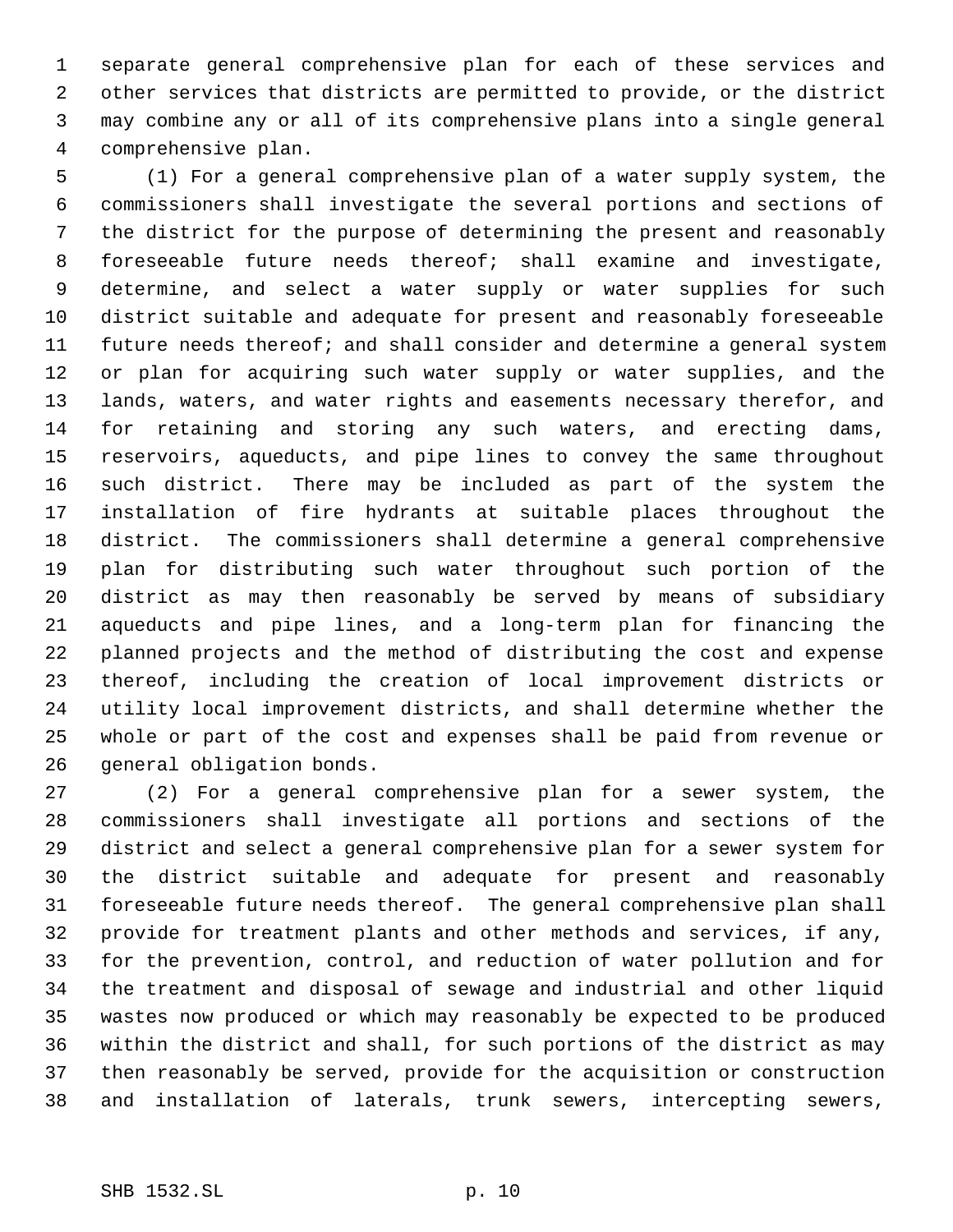syphons, pumping stations or other sewage collection facilities, septic tanks, septic tank systems or drainfields, and systems for the transmission and treatment of wastewater. The general comprehensive plan shall provide a long-term plan for financing the planned projects and the method of distributing the cost and expense of the sewer system and services, including the creation of local improvement districts or utility local improvement districts; and provide whether the whole or some part of the cost and expenses shall be paid from revenue or general obligation bonds.

 (3) For a general comprehensive plan for a reclaimed water system, the commissioners shall investigate all portions and sections of the district and select a general comprehensive plan for a reclaimed water 13 system for the district suitable and adequate for present and reasonably foreseeable future needs thereof. The general comprehensive 15 plan must provide for treatment plants or the use of existing treatment plants and other methods and services, if any, for reclaiming water and 17 must, for such portions of the district as may then reasonably be 18 served, provide for a general system or plan for acquiring the lands 19 and easements necessary therefor, including retaining and storing 20 reclaimed water, and for the acquisition or construction and installation of mains, transmission mains, pumping stations, hydrants, 22 or other facilities and systems for the reclamation and transmission of 23 reclaimed water throughout such district for such uses, public and 24 private, as authorized by law. The general comprehensive plan must provide a long-term plan for financing the planned projects and the method of distributing the cost and expense of the reclaimed water 27 system and services, including the creation of local improvement 28 districts or utility local improvement districts; and provide whether the whole or some part of the cost and expenses must be paid from revenue or general obligation bonds.

 (4) For a general comprehensive plan for a drainage system, the commissioners shall investigate all portions and sections of the district and adopt a general comprehensive plan for a drainage system for the district suitable and adequate for present and future needs thereof. The general comprehensive plan shall provide for a system to collect, treat, and dispose of storm water or surface waters, including use of natural systems and the construction or provision of culverts, storm water pipes, ponds, and other systems. The general comprehensive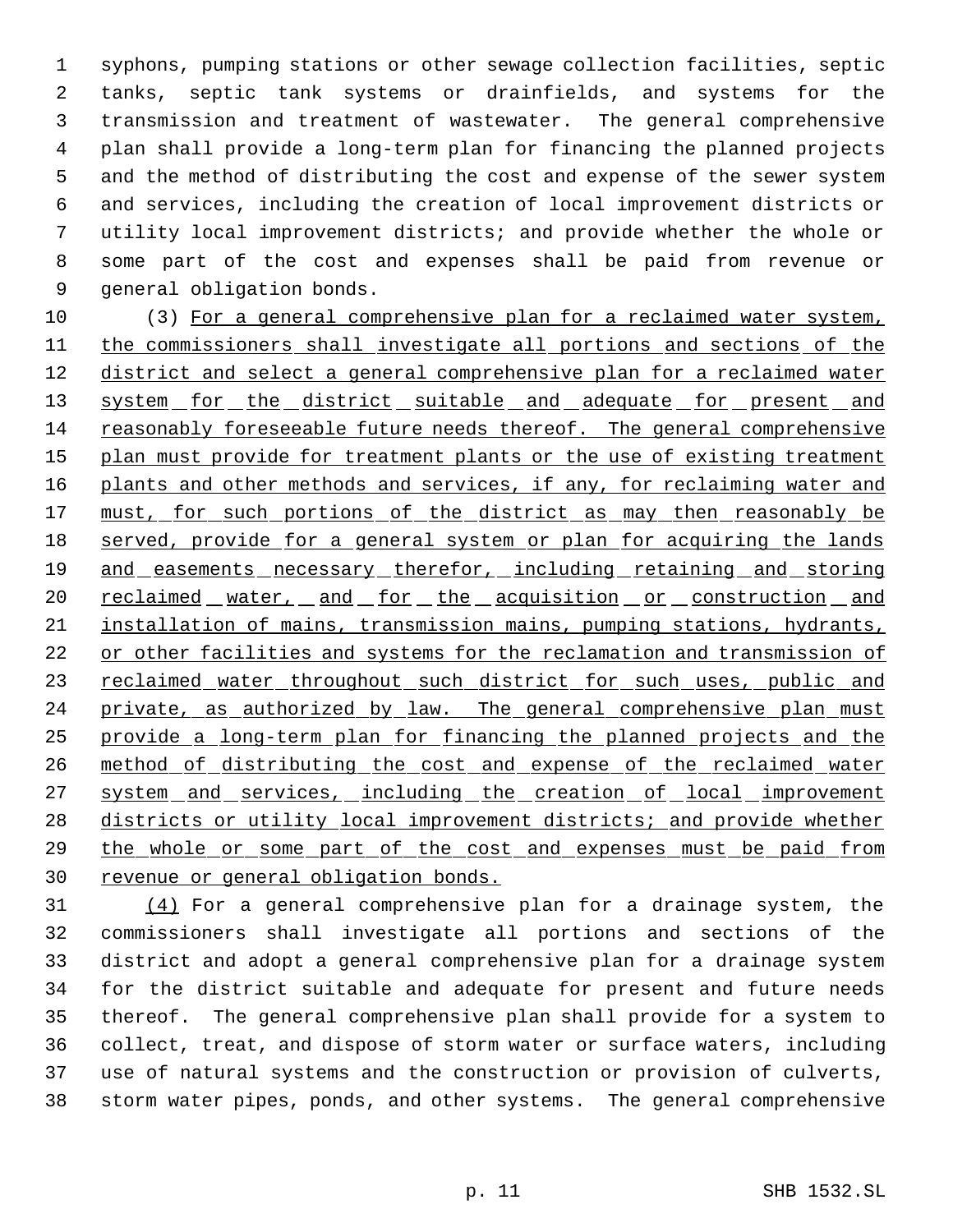plan shall provide for a long-term plan for financing the planned projects and provide for a method of distributing the cost and expense of the drainage system, including local improvement districts or utility local improvement districts, and provide whether the whole or some part of the cost and expenses shall be paid from revenue or general obligation bonds.

 $((4+))$  (5) For a general comprehensive plan for street lighting, the commissioners shall investigate all portions and sections of the district and adopt a general comprehensive plan for street lighting for the district suitable and adequate for present and future needs thereof. The general comprehensive plan shall provide for a system or systems of street lighting, provide for a long-term plan for financing the planned projects, and provide for a method of distributing the cost and expense of the street lighting system, including local improvement districts or utility local improvement districts, and provide whether the whole or some part of the cost and expenses shall be paid from revenue or general obligation bonds.

18  $((+5))$  (6) The commissioners may employ such engineering and legal service as in their discretion is necessary in carrying out their duties.

 $((\lbrace 6 \rbrace) )$  (7) Any general comprehensive plan or plans shall be adopted by resolution and submitted to an engineer designated by the legislative authority of the county in which fifty-one percent or more of the area of the district is located, and to the director of health of the county in which the district or any portion thereof is located, and must be approved in writing by the engineer and director of health, except that a comprehensive plan relating to street lighting shall not be submitted to or approved by the director of health. The general comprehensive plan shall be approved, conditionally approved, or rejected by the director of health and by the designated engineer within sixty days of their respective receipt of the plan. However, this sixty-day time limitation may be extended by the director of health or engineer for up to an additional sixty days if sufficient time is not available to review adequately the general comprehensive plans.

 Before becoming effective, the general comprehensive plan shall also be submitted to, and approved by resolution of, the legislative authority of every county within whose boundaries all or a portion of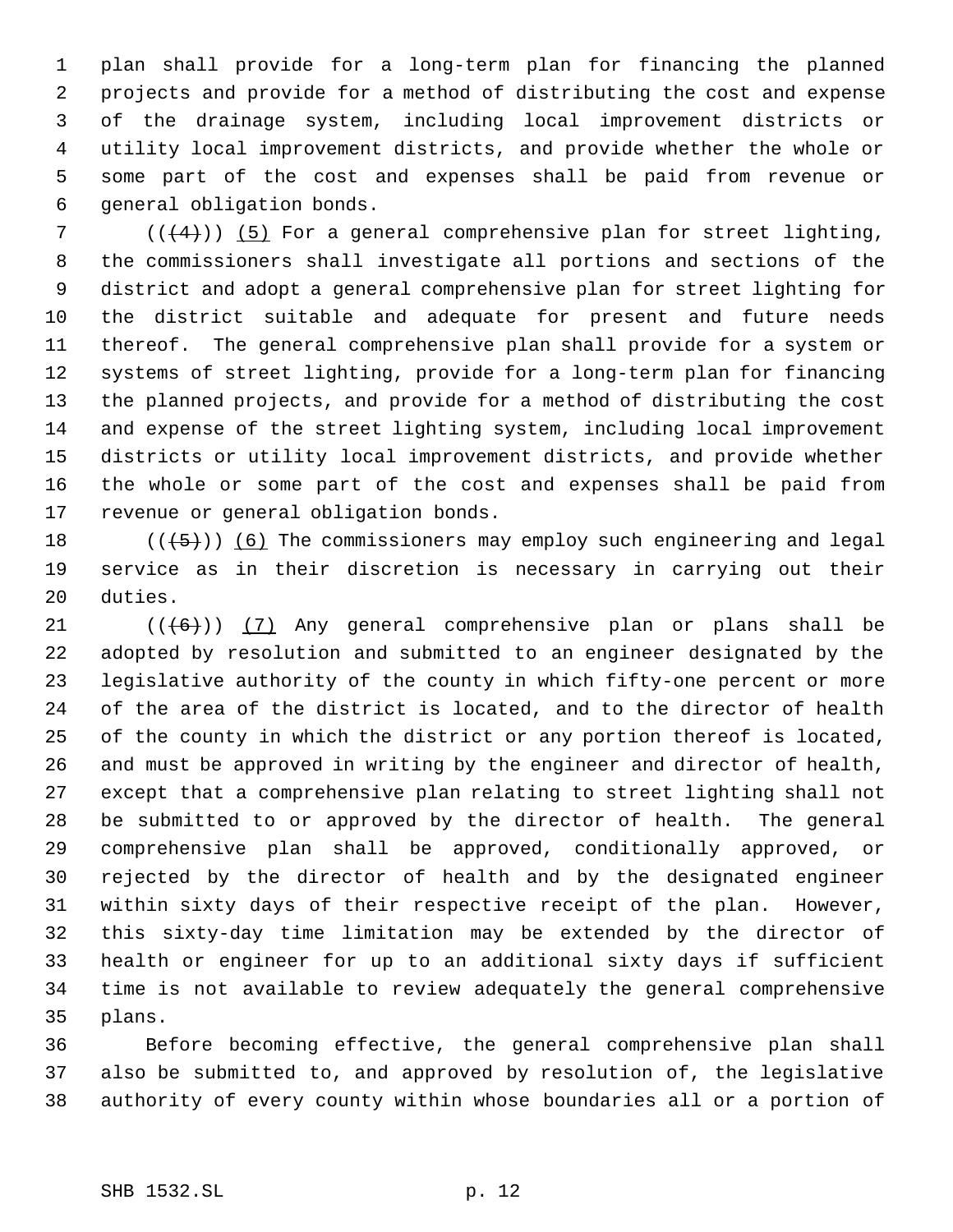the district lies. The general comprehensive plan shall be approved, conditionally approved, or rejected by each of the county legislative authorities pursuant to the criteria in RCW 57.02.040 for approving the formation, reorganization, annexation, consolidation, or merger of districts. The resolution, ordinance, or motion of the legislative body that rejects the comprehensive plan or a part thereof shall specifically state in what particular the comprehensive plan or part thereof rejected fails to meet these criteria. The general comprehensive plan shall not provide for the extension or location of facilities that are inconsistent with the requirements of RCW 36.70A.110. Nothing in this chapter shall preclude a county from rejecting a proposed plan because it is in conflict with the criteria in RCW 57.02.040. Each general comprehensive plan shall be deemed approved if the county legislative authority fails to reject or conditionally approve the plan within ninety days of the plan's submission to the county legislative authority or within thirty days of a hearing on the plan when the hearing is held within ninety days of submission to the county legislative authority. However, a county legislative authority may extend this ninety-day time limitation by up to an additional ninety days where a finding is made that ninety days is insufficient to review adequately the general comprehensive plan. In addition, the commissioners and the county legislative authority may mutually agree to an extension of the deadlines in this section.

 If the district includes portions or all of one or more cities or towns, the general comprehensive plan shall be submitted also to, and approved by resolution of, the legislative authorities of the cities and towns before becoming effective. The general comprehensive plan shall be deemed approved by the city or town legislative authority if the city or town legislative authority fails to reject or conditionally approve the plan within ninety days of the plan's submission to the city or town or within thirty days of a hearing on the plan when the hearing is held within ninety days of submission to the county legislative authority. However, a city or town legislative authority may extend this time limitation by up to an additional ninety days where a finding is made that insufficient time exists to adequately review the general comprehensive plan within these time limitations. In addition, the commissioners and the city or town legislative